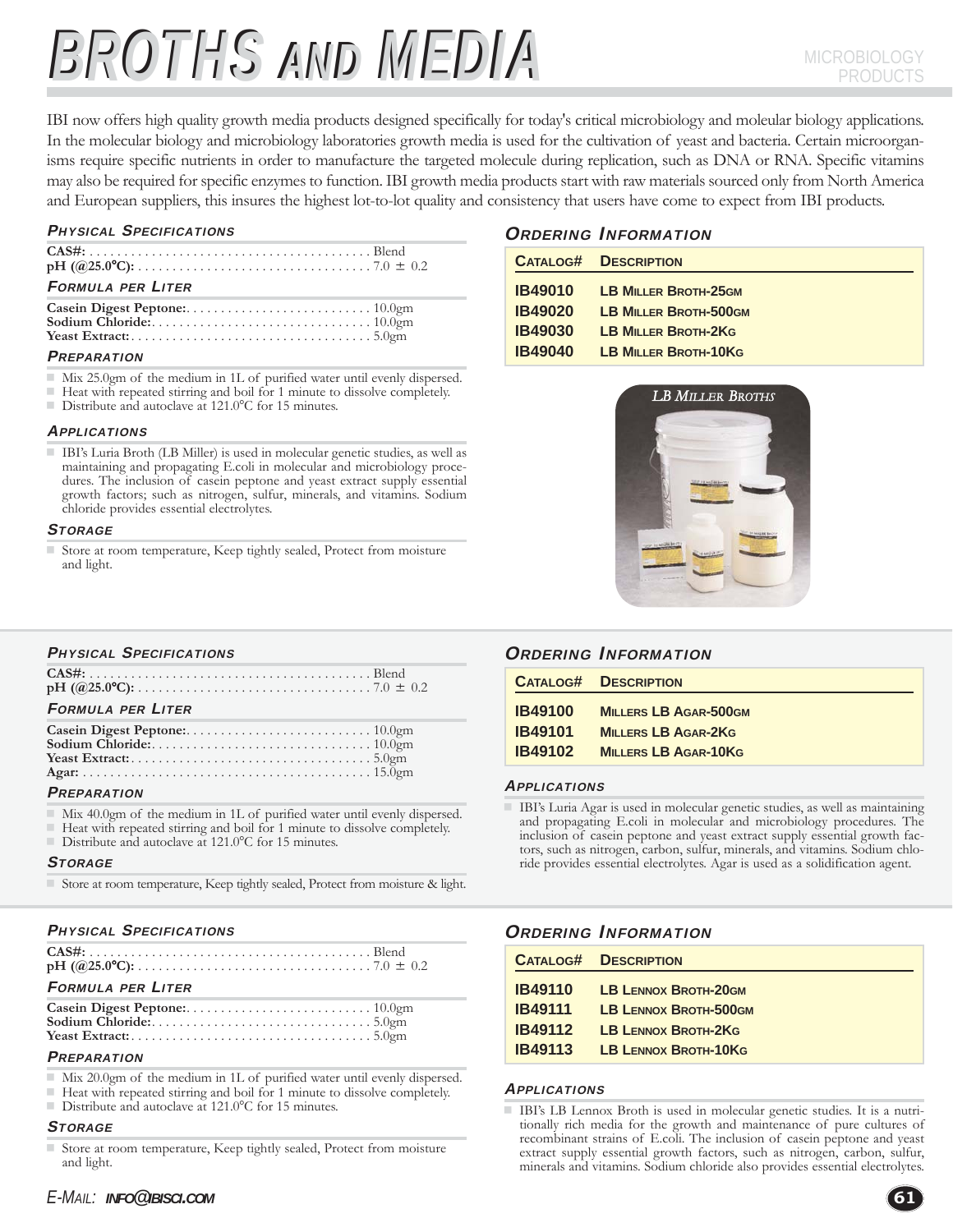# BROTHS AND MEDIA MICROBIOLOGY

# ORDERING INFORMATION

| <b>CATALOG# DESCRIPTION</b>         |
|-------------------------------------|
| <b>IB49120 LB AGAR LENNOX-500GM</b> |
| <b>IB49121 LB AGAR LENNOX-2KG</b>   |
| <b>IB49122 LB AGAR LENNOX-10KG</b>  |
|                                     |



### ORDERING INFORMATION

|                | <b>CATALOG# DESCRIPTION</b>    |
|----------------|--------------------------------|
| <b>IB49130</b> | <b>TODD-HEWITT BROTH-30GM</b>  |
| <b>IB49131</b> | <b>TODD-HEWITT BROTH-500GM</b> |
| <b>IB49132</b> | <b>TODD-HEWITT BROTH-2KG</b>   |
| <b>IB49133</b> | <b>TODD-HEWITT BROTH-10KG</b>  |
|                |                                |

#### APPLICATIONS

 IBI's Todd- Hewitt Broth is intended for the cultivation and serological typing of Group A hemolytic streptococci. Todd-Hewitt broth is formulated according to Updyke and Nickels modification of the medium originally described by Todd-Hewitt. Studies comparing various commercial broth formulas, dehydrated Todd-Hewitt broth and broth prepared from fresh infusion of beef heart, showed that the dehydrated Todd-Hewitt Broth performed equally well to the fresh infusion and superior to the other commercially prepared products. Todd-Hewitt broth is composed of beef heart infusion, yeast extract, and casein, which are excellent nutritional components. The formation of protease is prevented allowing the production of type specific M protein. Dextrose is a source of carbon and energy, and is fermented by the streptococci. The acid by-products of the fermentation are neutralized by the presence of sodium carbonate and sodium phosphate.

# ORDERING INFORMATION

|                | <b>CATALOG# DESCRIPTION</b> |
|----------------|-----------------------------|
| <b>IB49140</b> | <b>TERRIFIC BROTH-500GM</b> |
| <b>IB49141</b> | <b>TERRIFIC BROTH-2KG</b>   |
| <b>IB49142</b> | <b>TERRIFIC BROTH-10KG</b>  |

#### **APPLICATIONS**

 IBI's Terrific Broth is used with Glycerol in cultivating recombinant strains of E.coli. Terrific broth is a highly enriched medium for improving yield in plasmid bearing E.coli. Recombinant strains have an extended growth phase in the medium. The addition of tryptone and yeast extract in the medium will allow higher plasmid yield per volume. Glycerol is used as a carbohydrate source in this formulation. Unlike glucose, glycerol is not fermented to acetic acid.

#### PHYSICAL SPECIFICATIONS

# FORMULA PER LITER

#### **PREPARATION**

- Mix 35.0gm of the medium in 1L of purified water until evenly dispersed.
- Heat with repeated stirring and boil for 1 minute to dissolve completely.
- Distribute and autoclave at 121.0°C for 15 minutes.

#### **STORAGE**

 Store at room temperature, Keep tightly sealed, Protect from moisture and light.

#### **APPLICATIONS**

 IBI's LB Agar Lennox is used in molecular genetic studies. It is a nutritionally rich media for the growth and maintenance of pure cultures of recombinant strains of E.coli. The inclusion of casein peptone and yeast extract supply essential growth factors, such as nitrogen, carbon, sulfur, minerals, and vitamins. Sodium chloride also provides essential electrolytes. Agar is used as a solidification agent.

#### PHYSICAL SPECIFICATIONS

#### FORMULA PER LITER

#### **PREPARATION**

- Mix 30.0gm of the medium in 1L of purified water until evenly dispersed.
- Heat with repeated stirring to dissolve completely.
- $\Box$  Distribute and autoclave at 121.0°C for 15 minutes.

#### **STORAGE**

 Store at room temperature, Keep tightly sealed, Protect from moisture and light.

#### PHYSICAL SPECIFICATIONS

#### FORMULA PER LITER

| Yeast Extract: $\dots \dots \dots \dots \dots \dots \dots \dots \dots \dots \dots \dots 24.0$ gm |  |
|--------------------------------------------------------------------------------------------------|--|
| Potassium Phosphate, Monobasic: 2.3gm                                                            |  |
|                                                                                                  |  |

#### **PREPARATION**

- Mix 50.8gm of the medium in 1L of purified water until evenly dispersed.<br>Add 4ml of Glycerol to the mixture and evenly disperse
- Add 4ml of Glycerol to the mixture and evenly disperse.
- $\blacksquare$  Heat with repeated stirring to dissolve completely.<br>  $\blacksquare$  Distribute and autoclave at 121.0°C for 15 minutes
- Distribute and autoclave at 121.0°C for 15 minutes.

#### **STORAGE**

 Store at room temperature, Keep tightly sealed, Protect from moisture and light.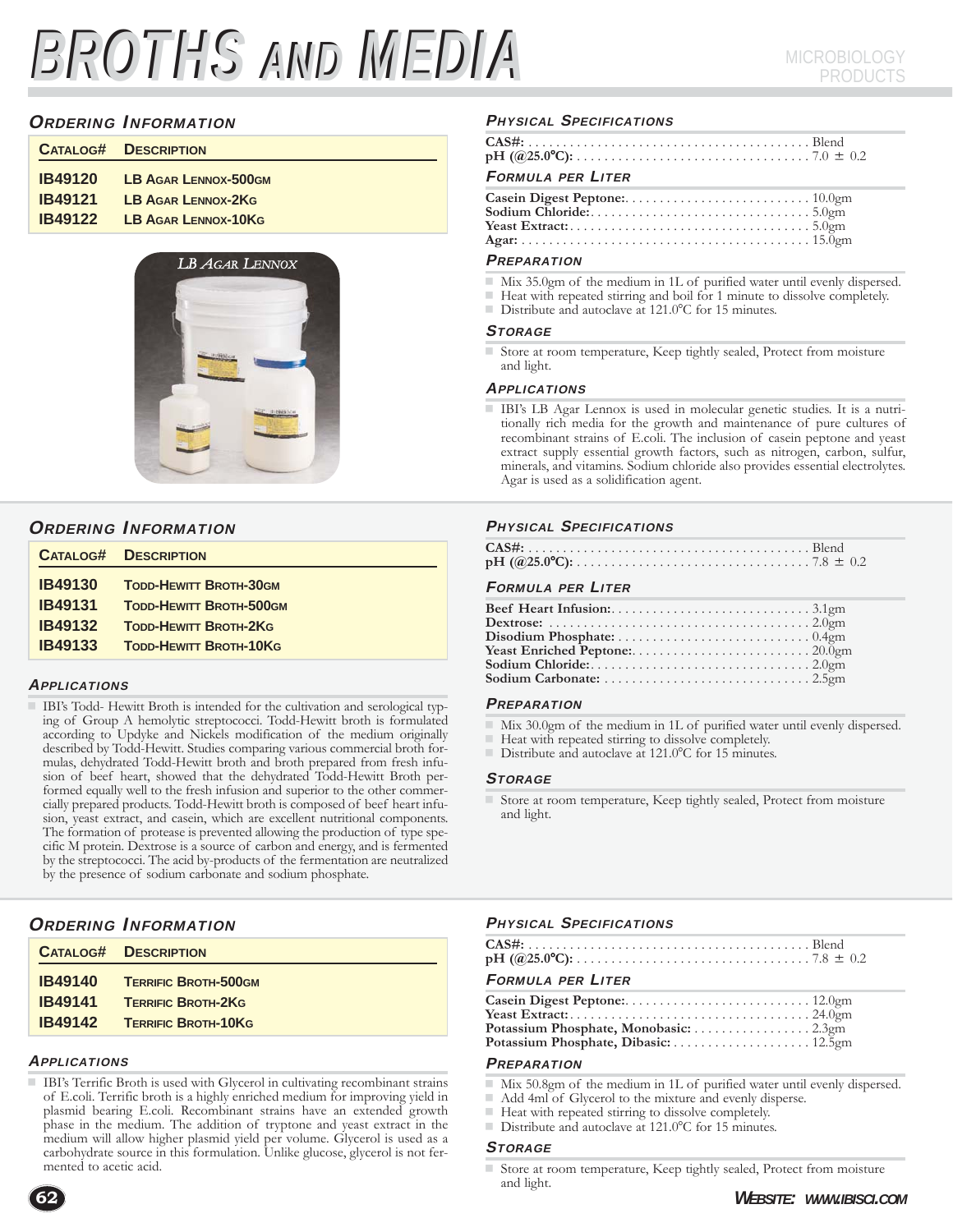# BROTHS AND MEDIA MICROBIOLOGY

#### PHYSICAL SPECIFICATIONS

| <b>FORMULA PER LITER</b> |  |
|--------------------------|--|

| Potassium Phosphate, Monobasic: 2.3gm |  |
|---------------------------------------|--|
|                                       |  |

#### **PREPARATION**

- Mix 50.8gm of the medium in 1L of purified water until evenly dispersed.
- Add 4ml of Glycerol to the mixture and evenly disperse.<br>
Heat with repeated stirring to dissolve completely.
- $\blacksquare$  Heat with repeated stirring to dissolve completely.<br>Distribute and autoclave at 121.0 °C for 15 minutes
- Distribute and autoclave at 121.0°C for 15 minutes.

#### **STORAGE**

Store at room temperature, Keep tightly sealed, Protect from moisture and light.

#### PHYSICAL SPECIFICATIONS

| <b>MOLECULAR BIOLOGY SPECIFICATIONS</b> |  |  |  |  |  |  |  |
|-----------------------------------------|--|--|--|--|--|--|--|

| <b>BIOLOGICAL TESTING (CFU/G)</b>                             |  |  |  |  |  |  |  |
|---------------------------------------------------------------|--|--|--|--|--|--|--|
| the contract of the property of the contract of<br>$\sim$ 1.0 |  |  |  |  |  |  |  |

#### **STORAGE**

 Store at room temperature, Keep tightly sealed, Protect from moisture and light.

#### PHYSICAL SPECIFICATIONS

| Acid-insoluble ash: $\ldots$ , $\ldots$ , $\ldots$ , $\ldots$ , $\ldots$ , $\ldots$ , $\ldots$ , $\leq 0.5\%$                                                                                                                                                                                                                      |  |
|------------------------------------------------------------------------------------------------------------------------------------------------------------------------------------------------------------------------------------------------------------------------------------------------------------------------------------|--|
|                                                                                                                                                                                                                                                                                                                                    |  |
|                                                                                                                                                                                                                                                                                                                                    |  |
|                                                                                                                                                                                                                                                                                                                                    |  |
| $\overline{a}$ and $\overline{a}$ and $\overline{a}$ and $\overline{a}$ and $\overline{a}$ and $\overline{a}$ and $\overline{a}$ and $\overline{a}$ and $\overline{a}$ and $\overline{a}$ and $\overline{a}$ and $\overline{a}$ and $\overline{a}$ and $\overline{a}$ and $\overline{a}$ and $\overline{a}$ and $\overline{a}$ and |  |

#### MOLECULAR BIOLOGY SPECIFICATIONS

#### **STORAGE**

Store at room temperature, Keep tightly sealed, Protect from moisture & light.

# ORDERING INFORMATION

| <b>DESCRIPTION</b>                     |
|----------------------------------------|
| <b>TRYPTOSE PHOSPHATE BROTH-29.5GM</b> |
| <b>TRYPTOSE PHOSPHATE BROTH-500GM</b>  |
| <b>TRYPTOSE PHOSPHATE BROTH-2KG</b>    |
| <b>TRYPTOSE PHOSPHATE BROTH-10KG</b>   |
|                                        |

#### **APPLICATIONS**

 IBI's Tryptose Phosphate Broth is a medium recommended for the cultivation of fastidious microorganisms. Tryptose phosphate broth is a buffered broth which can support the growth fastidious streptococci and meningococci. The addition of 0.1 agar concentration can aid in the recovery of obligate anaerobes. Tryptose peptone and dextrose are a source of carbon, organic nitrogen, and energy. Sodium chloride contributes to osmonic equilibrium, and disodium phosphate is a buffering agent.

# ORDERING INFORMATION

|                | <b>CATALOG# DESCRIPTION</b>        |  |
|----------------|------------------------------------|--|
|                | <b>IB49160 YEAST EXTRACT-500GM</b> |  |
| <b>IB49161</b> | <b>YEAST EXTRACT-1KG</b>           |  |
|                | <b>IB49162 YEAST EXTRACT-5KG</b>   |  |
|                |                                    |  |

#### APPLICATIONS

 IBI's Yeast Extract is used in preparing microbiological culture media. Yeast Extract is the water soluable portion of autolyzed yeast. The autolysis is carefully controlled to preserve the naturally occurring B-complex vitamins. It is an excellent stimulator of bacterial growth and is used in culture media in place of, or in addition to, beef extract.

# **ORDERING INFORMATION**

| <b>CATALOG#</b> | <b>DESCRIPTION</b>                  |  |
|-----------------|-------------------------------------|--|
| <b>IB49170</b>  | <b>BACTERIOLOGICAL AGAR - 500GM</b> |  |
| IB49171         | <b>BACTERIOLOGICAL AGAR - 1KG</b>   |  |
| IB49172         | <b>BACTERIOLOGICAL AGAR - 2.5KG</b> |  |
|                 |                                     |  |

#### APPLICATIONS

 IBI's Bacteriological Agar is used as a solidification agent in the preparation of microbiological culture media. Granulated agar is a water soluble colloidal extract from certain species of marine red algae; including Gelidium, Pterocladia, and Gracilaria. Impurities, debris, minerals, and pigments are reduced to specific levels during manufacture. The majority of microorganisms cannot digest agar, thus making it an excellent solidifying agent. Granulated agar may also be used for general microbiological purposes where clarity is not a strict requirement.

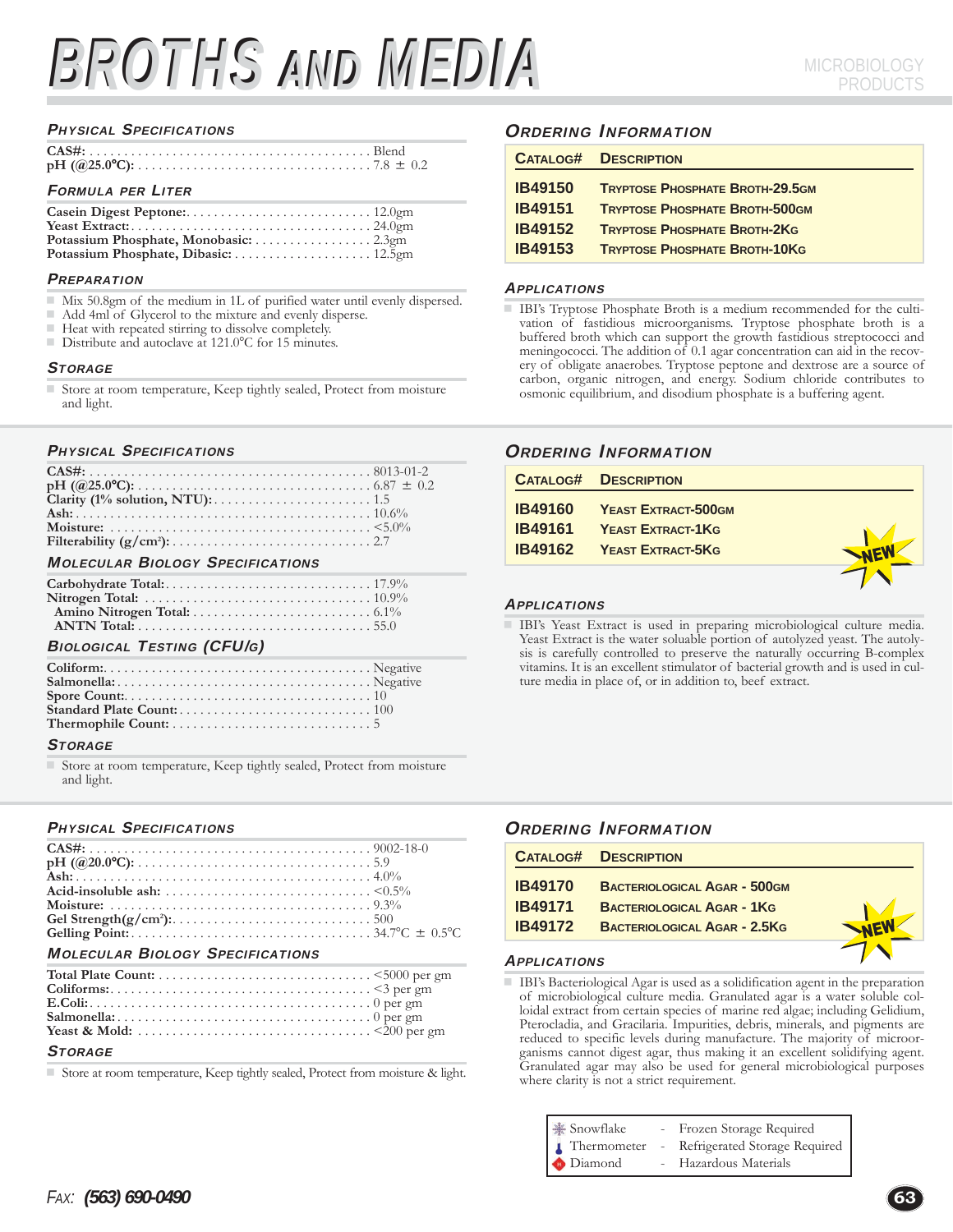# TUNAIR SHAKE FLASKS

The **TUNAIR<sup>™</sup> Shake Flask Systems** are a unique and patented flask and closure system, designed for microbiology and biotechnology applications. This system provides optimum growth conditions for aerobic microorganisms, mammalian cells, and plant cells. They also provide better culture growth and productivity than standard Erlenmeyer flasks. The TUNAIR<sup>188</sup>'s high oxygen absorption rate is due to the unique baffling and turbo-vane closure design. The TUNAIR<sup>TM</sup> systems are designed to increase the availability of dissolved oxygen as well as improve cell yields. There are three (3) flask designs available depending on your application; the No-Baffle (normal throw), the Half-Baffle (vortex motion), and Full-Baffle (propeller motion). The slip on cap and filter linings protect the flask neck from airborne particles and eliminates the need for flaming. All  $TUNAIR<sup>TM</sup>$  flasks, caps, and linings can be sterilized by autoclaving.

# ORDERING INFORMATION

|                                                                      | <b>CATALOG# DESCRIPTION</b>                  |  |  |  |  |
|----------------------------------------------------------------------|----------------------------------------------|--|--|--|--|
|                                                                      | SS-7001 TUNAIR <sup>™</sup> SAMPLE KIT-1 KIT |  |  |  |  |
| $CC = 0.04$ $1.11$ $1.11$ $1.11$ $1.11$ $1.11$ $1.100$ $1.100$ $1.1$ |                                              |  |  |  |  |

*SS-7001 sample kit comes complete with one (1) polypropylene 300ml no-baffle flask, one (1) polypropylene 300ml Half-Baffle flask, one (1) polypropylene 300ml full-baffle flask, three (3) 300ml two piece caps, one (1) 300ml silicone cap lining, two (2) 300ml Dri-Gauze cap lining, one (1) polypropylene 2.5L full-baffle flask, one (1) 2.5L two piece cap, one (1) 2.5L silicone cap lining.*

# ORDERING INFORMATION

| <b>CATALOG# DESCRIPTION</b>                                                           |
|---------------------------------------------------------------------------------------|
| SS-3014 CAP, TWO PIECE (300ML FLASK)-1EA.<br>SS-3015 CAP, TWO PIECE (2.5L FLASK)-1EA. |

*TUNAIRTM caps are available in four convenient colors; red, blue, green, and yellow!*



# ORDERING INFORMATION

| <b>CATALOG#</b>                  | <b>DESCRIPTION</b>                                                                                      |
|----------------------------------|---------------------------------------------------------------------------------------------------------|
| <b>SS-3016</b><br><b>SS-3017</b> | SILICONE MEMBRANE CAP LININGS (300ML FLASK)-5 PACK<br>SILICONE MEMBRANE CAP LININGS (2.5L FLASK)-5 PACK |
| <b>SS-3018</b>                   | <b>DRI-GAUZE CAP LININGS (300ML FLASK)-5 PACK</b>                                                       |
| <b>SS-3019</b>                   | <b>DRI-GAUZE CAP LININGS (2.5L FLASK)-5 PACK</b>                                                        |

 $A\!$ ll IBI TUNAIR $^{\text{\tiny{\text{TM}}}}$  filter linings are 0.22 micron, and are available in silicone or *nitrocellulose membranes.*



The two piece cap assemblies are constructed of polypropylene, and are resistant to most solvents. All caps and flasks are fully autoclavable prior to reuse, and filter linings can also be autoclaved or simply replaced. To replace the filter lining in the cap assembly simply pinch the flanges of the inner-closure shell until they snap loose, then pull apart and remove used lining. Replace the lining by sandwiching it between the two parts of the cap and snap the cap back together. When reassembling the cap, ensure the flanges from the inner piece snap into the mated grooves in the outer piece. This will ensure the cap assembly stays together during use.

TUNAIRTM flasks were compared to conventional flasks using four different types of microorganisms; *Escherichia coli*, *Saccharomyces cerevisiae*, *Penicillium avellaneum*, and *Streptomyces chartreusis*. The aeration capacities of the shake flasks were determined by the sulfate oxidation method, and the values shown below are presented as oxygen absorption rate (OAR) in mM oxygen/L/Min. The growth rates of *E.coli* and *S.cerevisiae* were expressed as optical densities (OD) at 555mM. For *S.chartreusis* and *P.avellaneum* growth rates were evaluated by percent sedimentation. For *E.coli* and *S.cerevisiae*, the growth rates were determined after an 18 hour incubation period; for *S.charteusis*, aa 24 hour incubation period; and for *P.avellaneum*, a 72 hour incubation period. Growth and OAR evaluations were carried out with 3-9 replicates and statistically analyzed using Turkey's w-procedure. See results below. . .

GROWTH EVALUATION OF FOUR  $(4)$  MICROBIAL TYPES IN TUNAIR<sup>TM</sup> FLASKS VS. OTHER CURRENTLY USED SHAKE FLASKS

|                                    | <b>OAR</b> Value         | OD @ 555mM |                     | % Sedimentation      |              |  |
|------------------------------------|--------------------------|------------|---------------------|----------------------|--------------|--|
|                                    | mM O <sub>2</sub> /L/Min |            | E.coli S.cerevislae | <b>S.chartreusis</b> | P.aveilaneum |  |
| $TUNAIR^{\mathbb{T}M}$ Full-Baffle | 4.25                     | 7.09       | 5.63                | 19.70                | 3.3M         |  |
| TUNAIR <sup>™</sup> Half-Baffle    | 1.22                     | 5.36       | 5.57                | 27.73                | 30.50P       |  |
| Triple Indented Flasks             | 2.47                     | 5.97       | 5.31                | 19.20                | 9.50MP       |  |
| Unbaffled Erlenmeyer               | 0.52                     | 5.97       | 5.19                | 17.37                | 25.10P       |  |

\* Growth morphology: M, mycelial; P, pellet; MP, mixed mycelial. The mycelial growths mostly adhered to the walls of flask, which accounted for the low overall sedimentation value.